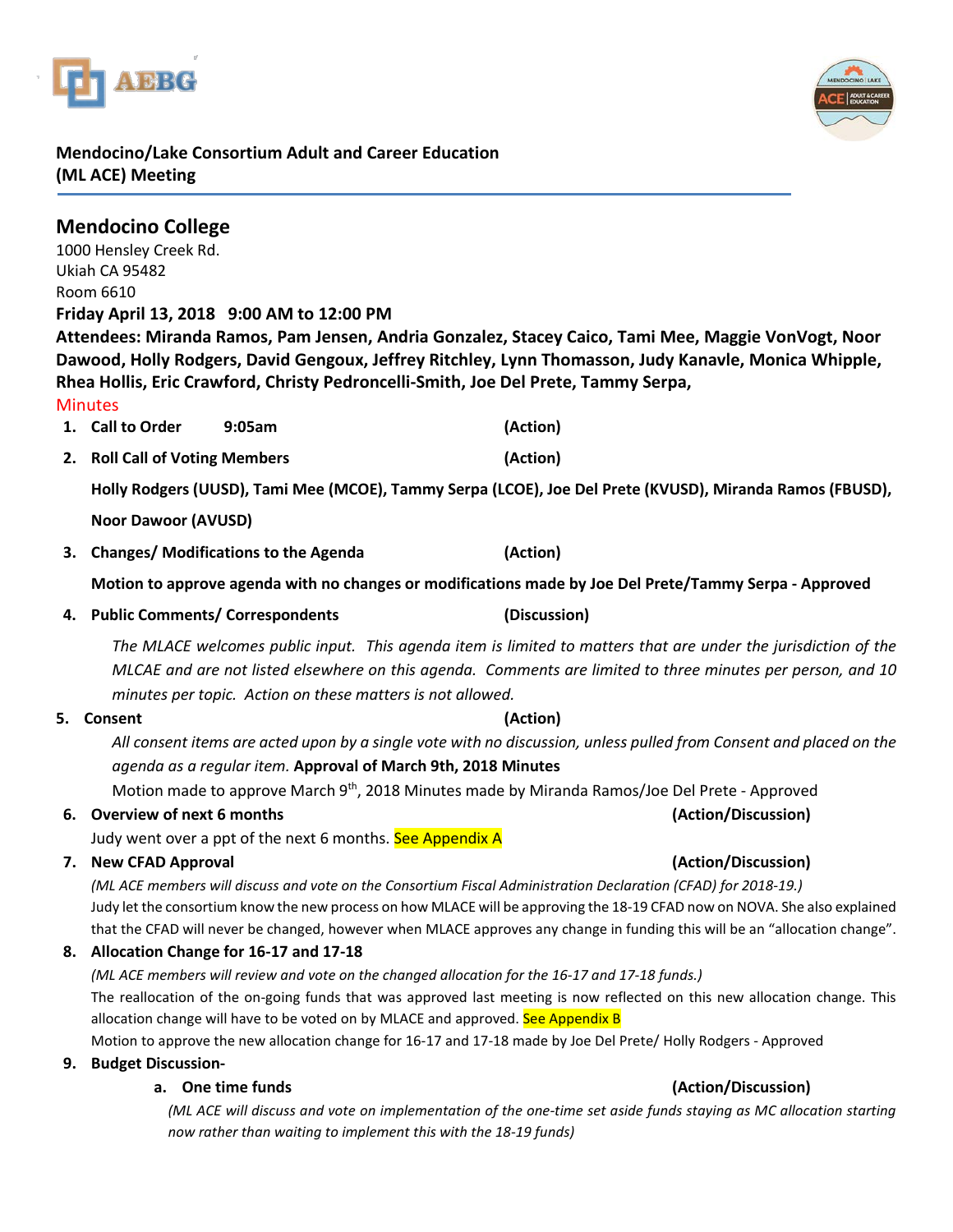

Judy explained that when MLACE approved and agreed that MC will hold the one-time set aside funds for 18-19 starting the next fiscal year. MLACE would still have to submit an allocation change every time funds moved until July. It is recommended that MLACE starts the process of being reimbursed from MC now rather than waiting until the next fiscal year.

Motion was made to implement this one-time set aside funds process now rather than waiting until the next fiscal year by Holly Rodgers/Joe Del Prete - Approved

## **b. One time Flex Form Proposal - See Appendix C**

*(ML ACE will discuss and vote if we can flex one-time funds and the process for doing that)* Judy and Joe have been having discussions regarding the process each agency will use if they find that there is money left on a one time fund approval.

- Agency will fill out this new "One Time Flex" form and present it to the MLACE consortium for approval.
- These funds can only be flexed into projects that have been previously approved by the MLACE consortium.

## **10. ML ACE New Manager Strategy (Action/Discussion)**

*(ML ACE will discuss and agree on a plan for filling the ML ACE Manager position for the 18-19 fiscal year)* UUSD and the MC have agreed to share 50% of Christy Pedroncelli-Smiths time to work as the part time interim ML ACE Director.

ML ACE will pay for 50% of Christy Pedroncelli-Smiths time while she is still employed with UUSD. Her time with ML ACE will be from July 2018 – June 2019.

Motion to approve to buy 50% of Christy Pedroncelli-Smith's time from UUSD made by Tammy Serpa/Miranda Ramos - Approved

## **11. Letter to State AEBG (Action/Discussion)**

## *(ML ACE will review, revise and vote to sign a draft letter to state AEBG)*

The letter to the state AEBG was read out loud to the consortium and a few additions were made. The consortium agreed that Miranda Ramos, Noor Dawood and Maggie VonVogt will take the lead on addressing the letter and any follow ups. Motion to send the letter off to the state AEBG made by Joe Del Prete/ Noor Dawood - Approved

### **12. PAT & Counselor Meeting Updates (Action/Discussion)**

*(ML ACE Program Advisory Teams will give updates on what if anything has come out of the PAT meetings. ML ACE will have the opportunity to vote to remove programs from the Program Management process if recommended)*

Noor gave a brief description of the PAT her program had been on. The PAT team advised that ML ACE take Anderson Valley's Spanish Literacy Program out of the PAT process.

Motion to take the AV Spanish Literacy off of from the program advisory team (PAT) made by Miranda Ramos/ Holly Rodgers – Approved

Rhea shared a meeting took place that looked at the ML ACE Counselor position. This meeting was held at the Ukiah Adult School and if anyone was interested in joining this group please let Monica know. This meeting does not recommend anybody having to drive to Ukiah. Emily Ellickson-Brown joined through Skype which worked out wonderfully. This group went over what they would like to see the ML ACE counselor be doing, how to schedule apt now with Monica and Rhea, and the barriers that are being encountered. Christy Pedroncelli-Smith also added that a Mendocino College representative should be in attendance at these meetings.

## **13. Fiesta at the Lake Center (Discussion)**

*(ML ACE will discuss the Fiesta at the Lake Center event and who will table the event to represent ML ACE)*

## **14. Construction Pathway Update (Discussion)**

(ML ACE will get an update from Eric Crawford as well as Tammy and Judy about what is happening around construction pathways in Mendocino and Lake)

Eric Crawford updated the consortium on the work and networking he has been doing on the construction mapping. He hopes to have all of the information mapped out by the end of July.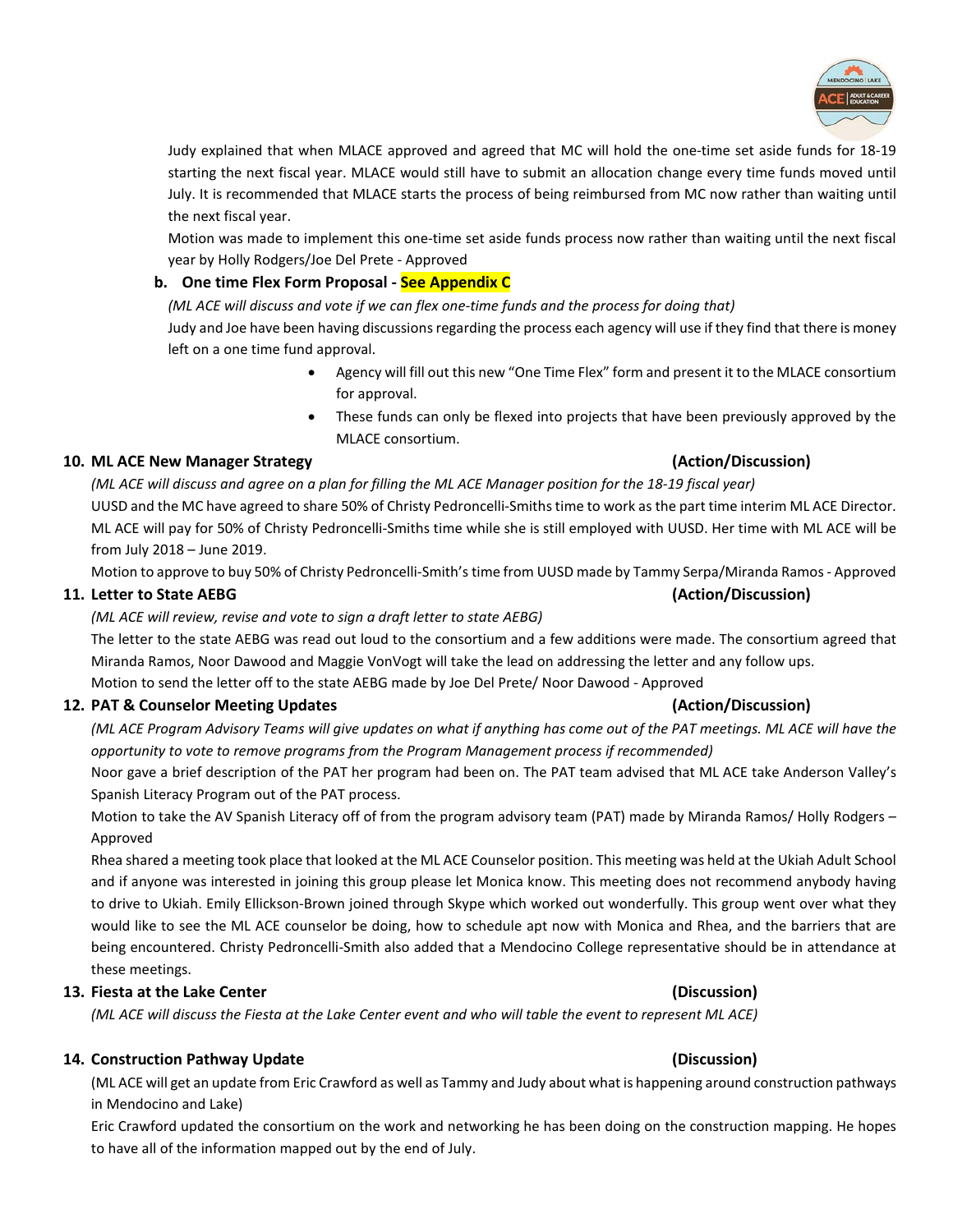

Tammy Serpa informed the consortium that on May 9<sup>th</sup> Career Point, Woodland College, Lake County Office of Education, Mendocino College, and Mendocino County Office of Education will be coming together to discuss what jobs are now open, how many of these jobs are open, what is the pay for these jobs, what are the tools required for these jobs, what training is needed for these jobs, and who can teach these classes or trainings.

## **15. One-Time Proposals (Action/Discussion)**

(ML ACE will review and vote on proposals for one-time fund to be spent by member agencies in the 17-18 fiscal year. Proposals are listed below)

## **a. LCOE Copy Machine- \$5,000**

Motion made to approve the copy machine for LCOE made by Joe Del Prete / Holly Rodgers - Approved

## **16. Other Updates: (Discussion)**

**a.** Professional Development Opportunities

Mendocino College would like to spend some of their funds on professional development for any teachers or administrators that would like to receive any trainings.

Mendocino College would also like all agencies to send over any flyers that they would like to be professionally done by Pacific Sky to Monica.

## **b.** Member updates?

Each agency went around and updated the consortium on any new changes and how their current programs are running.

## **17. Next Meeting Date and Time (Action/ Discussion)**

- **a.** May 11th, 2018 from 9-12pm
	- i. 8am MPA meeting
	- ii. 12:15 -1:15pm Data Meeting
- 18. **Adjourn 11:59 am (Action)**
	-

31st-Student Data Due

## Appendix A Schedule-Next 6 month

June **April** 1st-Revised Budgets Due to MC/NOVA May 1st- Q3 Expenses due to NOVA/ 13th-MLACE Meeting 11th-ML ACE Meeting 2<sup>nd</sup>- 18-19 CFAD due to state **CFAD Approval** 30th - Certified Budgets Due to State 11th- ML ACE Meeting 30th - Certified Q1 & Q2 Expenses due State One Time Proposals 30th - One Time Fund Return due to MLACE 30<sup>st</sup> - Student Data Due Sep. 14<sup>th</sup> -ML ACE Meeting July Aug. 13th-ML ACE Meeting One-Time Proposals

10th -ML ACE Meeting

1st - Revised Budgets Due to MC/NOVA 1st-Q3 Expenses due to NOVA/ 30<sup>th</sup> - Certified Budgets Due to State 30th - Certified Q1 & Q2 Expenses due State 30th - One Time Fund Return due to MLACE